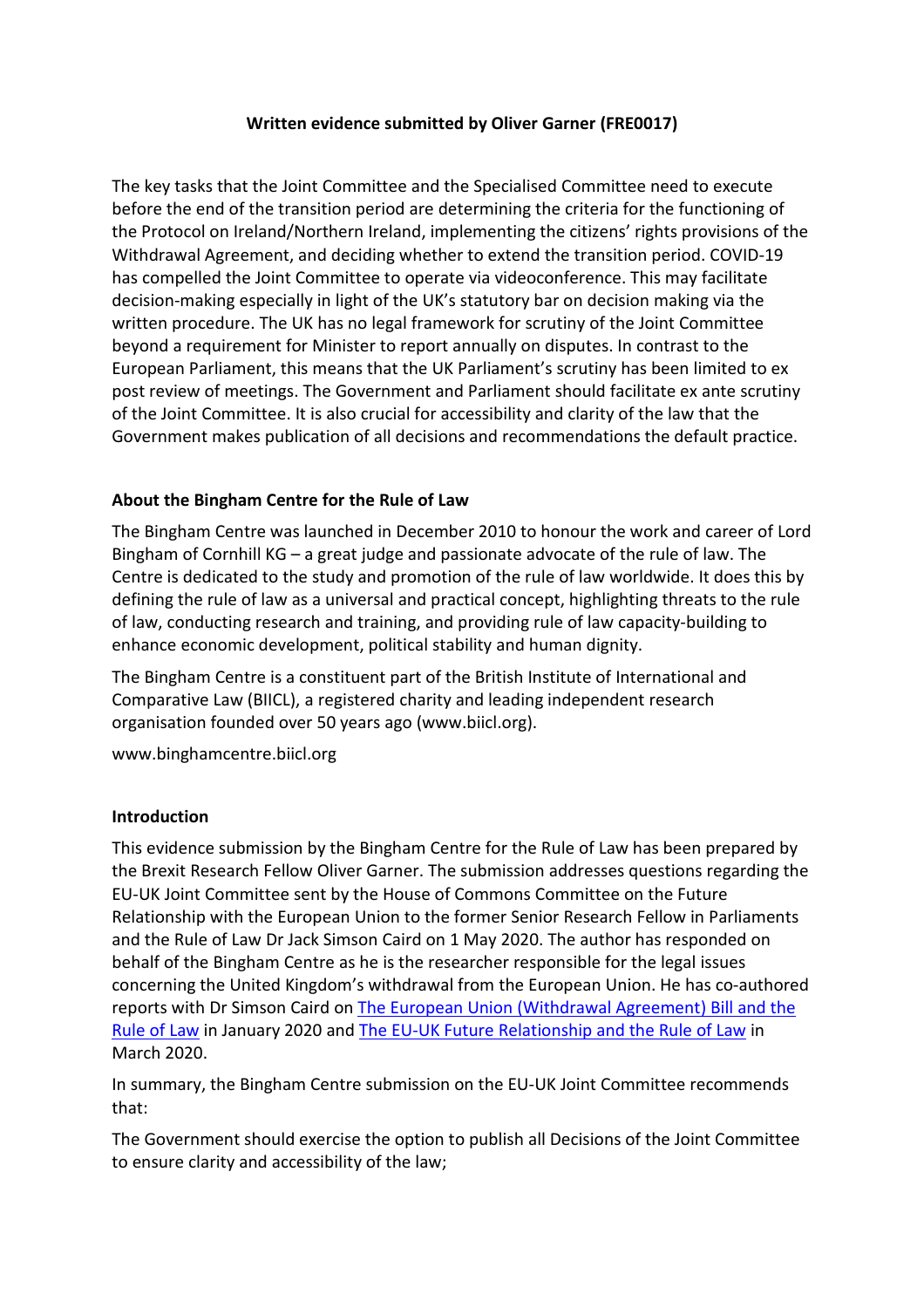The Government should accept discussion of an extension of the transition period on the agenda for the next Joint Committee meeting;

The Government should consider continuing videoconferencing to adopt decisions in light of the bar on the written procedure;

The Government should advocate the publication of summaries of minutes of meetings and suggest holding meeting in public where possible;

The Government and the EU co-chair should consider designating videoconferences as 'Brussels' or 'London' meetings for expenditure purposes;

Parliament should use the time-frames in the Joint Committee Rules of Procedure to structure ex ante scrutiny of the Joint Committee;

The Government should continue the practice of publishing potential areas of disagreement in the Joint Committee and the Specialised Committees.

What work will be carried out by the Joint Committee and its specialised committees at formal meetings, what work will be carried out during the periods in between, and who will be involved?

The EU-UK Joint Committee supervises and facilitates the implementation and application of the Withdrawal Agreement (WA art 164). [1](#page-1-0) The specific functions are deciding the tasks and supervising the work of the specialised committees, preventing problems or resolving disputes, considering any matter of interest, adopting decisions and recommendation, and adopting amendments to the Agreement. (WA art 164). The Joint Committee is the institution responsible for an extension of the transition period before 31 July 2020 (WA art 132). Responsibilities may be delegated to the six Specialised Committees but the Specialised Committees cannot adopt decisions and recommendations (WA art 164(5)).

The Rules of Procedure in Annex VIII of the Withdrawal Agreement defines the tasks between meetings. The EU and the UK shall send correspondence to the Joint Committee Secretariat (Rule 6). The Secretariat should draw up a draft provisional agenda and transmit it no later than 15 days before a meeting (Rule 7). The EU and the UK may request the inclusion of items no later than 21 days before the meeting. No later than 10 days before a meeting the co-chairs shall decide on a provisional agenda. After the meetings, the Secretariat must draft minutes within 21 days, unless the co-chairs decide otherwise (Rule 8). The co-chairs must approve the minutes in writing within 28 days of the meeting or by a mutually agreed date. The Secretariat also prepares a summary of the minutes.

A further option for work between meetings is the adoption of decisions or recommendations by written procedure (Rule 9), but there is a statutory bar upon a UK cochair or designee consenting to the written procedure (EU(WA)A, s 35).[2](#page-1-1) Further work outside of meetings is the drawing up of the annual report on the functioning of the Agreement by the Secretariat by 1 May of each year (Rule 14). It is unclear whether the

<span id="page-1-0"></span><sup>1</sup> [Agreement on the withdrawal of the United Kingdom of Great Britain and Northern Ireland from the European](https://eur-lex.europa.eu/legal-content/EN/TXT/?qid=1580206007232&uri=CELEX%3A12019W/TXT%2802%29)  [Union and the European Atomic Energy Community \[2019\] OJ C 384/1](https://eur-lex.europa.eu/legal-content/EN/TXT/?qid=1580206007232&uri=CELEX%3A12019W/TXT%2802%29) (herein referred to as 'WA').

<span id="page-1-1"></span><sup>&</sup>lt;sup>2</sup> [European Union \(Withdrawal Agreement\) Act 2020](http://www.legislation.gov.uk/ukpga/2020/1/introduction/enacted) (herein referred to as 'EU(WA)A').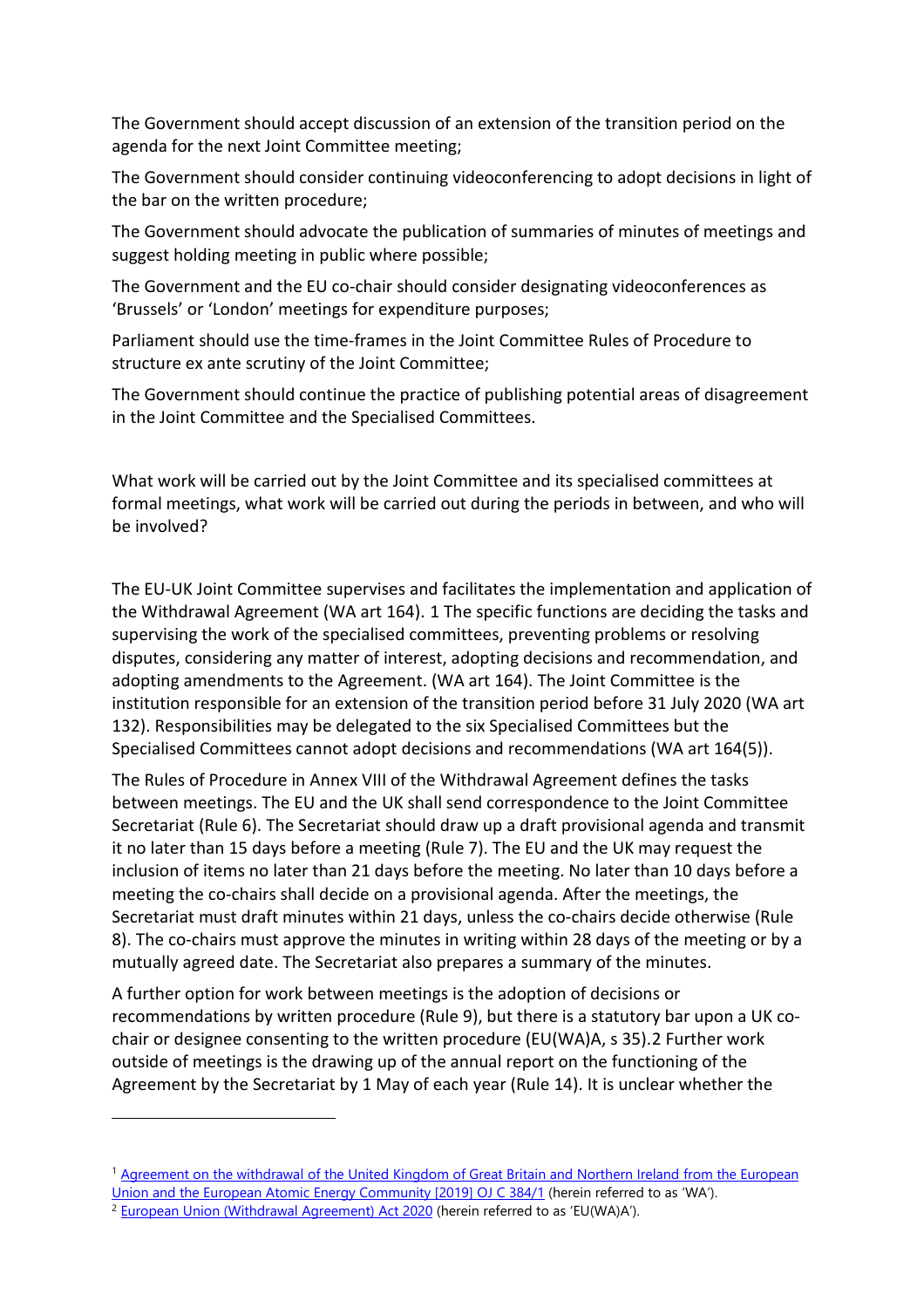adoption and signing of the report by the co-chairs requires a Joint Committee meeting or not.

They key personnel at meetings are the co-chairs (Rule 1). The EU co-chair is a Member of the European Commission, the Vice-President for Interinstitutional Relations and Foresight Maroš Šefčovič. The UK co-chair is the Chancellor of the Duchy of Lancaster and Minister for the Cabinet Office Rt Hon Michael Gove MP. The co-chairs may nominate 'high level officials designated to act as their alternatives' (Rule 1(3)). Only a Minister of the Crown may be designed as a replacement by the UK co-chair (EU(WA)A, s 34). The UK alternate co-chair is the Paymaster General Penny Mordaunt. The EU alternate co-chairs are the Head of UK Taskforce Michel Barnier and the Deputy Head Clara Martinez Alberola

The Specialised Committees are co-chaired by representatives designated by the European Commission and the UK Government (Rule 13(2)). The UK co-chair of the Specialised Committee on the Ireland/Northern Ireland Protocol is civil servant Brendan Threlfal. Further personnel are the officials of the European Commission and the UK Government that constitute the Secretariat (Rule 2). The EU and the UK shall inform each other of the intended composition of their delegations (Rule 3). Experts or other persons who are not members of delegations may participate in order to provide information on a particular subject (Rule 3(2)). One or more Member States may request a representative to participate 'in case particular matters to be addressed at that meeting are of a specific interest' (WA Council Decision, art 2(1).[3](#page-2-0) Representatives of Ireland, the Republic of Cyprus and the Kingdom of Spain have the right to request participation in the Specialised Committees on the Protocol on Ireland/Northern Ireland, the Protocol relating to Sovereign Base Areas in Cyprus, and the Protocol on Gibraltar respectively.

What is the current state of play of the operation of the Joint Committee and its specialised committees and what are the next steps?

The Joint Committee held its first meeting on 30 March. [The Statement by the European](https://ec.europa.eu/commission/presscorner/detail/en/statement_20_565)  [Commission following the first meeting](https://ec.europa.eu/commission/presscorner/detail/en/statement_20_565) indicated that explicit concerns were raised over citizens' rights and stability in Ireland. The Commission statement reiterated the importance for the UK to set out its plans for the implementation of the Protocol on Ireland/Northern Ireland. The [UK Government readout from the first meeting s](https://www.gov.uk/government/news/first-meeting-of-the-withdrawal-agreement-joint-committee)tated that the UK emphasised its commitment to EU citizens in the UK and ensuring that UK nationals in the EU would have their rights protected. The UK reiterated its commitment to protecting the Belfast/Good Friday Agreement and to upholding the commitments under the Northern Ireland Protocol. The parties agreed that the Specialised Committee on Ireland/Northern Ireland should engage without delay in discussing and preparing the decisions that the Joint Committee has to adopt before the end of the transition period.

The Specialised Committee on Ireland/Northern Ireland held its first meeting on 30 April 2020. [The UK statement following the meeting](https://www.gov.uk/government/news/irelandnorthern-ireland-specialised-committee-30-april-2020-uk-post-meeting-statement) outlines that the co-chairs exchanged updates on the implementation of the Protocol and discussed the preparatory work for future decisions. The co-chairs also agreed to convene the Joint Consultative Working Group under the Protocol as a further forum for discussion. The Specialised Committee will need to

<span id="page-2-0"></span><sup>&</sup>lt;sup>3</sup> Council Decision (EU) 2020/135 of 30 January 2020 on the conclusion of the Agreement on the withdrawal of [the United Kingdom of Great Britain and Northern Ireland from the European Union and the European Atomic](https://eur-lex.europa.eu/legal-content/EN/TXT/?uri=CELEX%3A32020D0135)  [Energy Community \(Text with EEA relevance\) \[2020\] OJ L 29/1](https://eur-lex.europa.eu/legal-content/EN/TXT/?uri=CELEX%3A32020D0135) (herein referred to as 'WA Council Decision').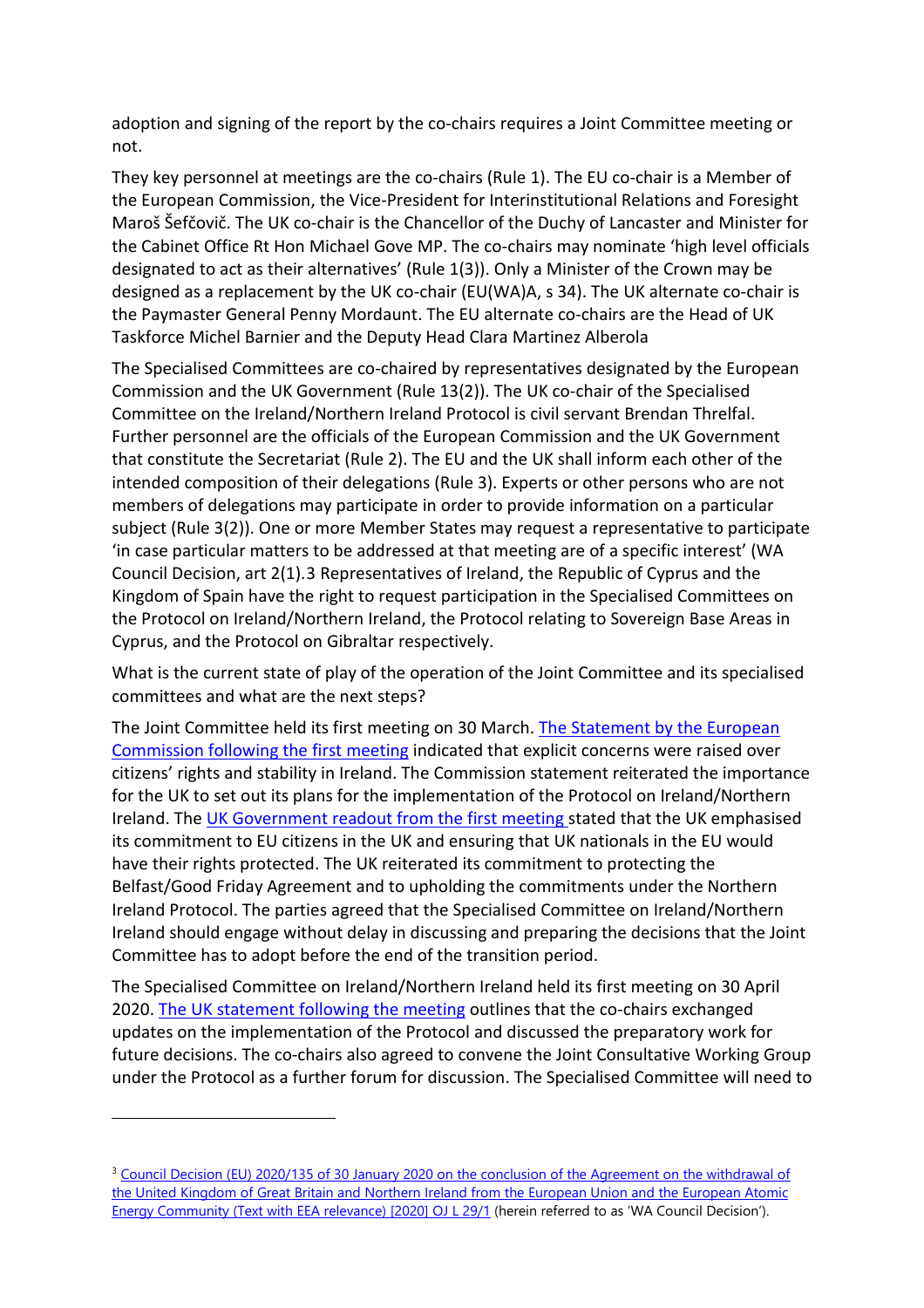work on the criteria for considering that a good brought into Northern Ireland is not at risk of subsequently being moved into the Union (Irish Protocol, art 5).[4](#page-3-0) The Joint Committee must establish these criteria by the end of the transition period on 31 December 2020.

The next Joint Committee meeting is currently foreseen for June [\(Commission Statement\)](https://ec.europa.eu/commission/presscorner/detail/en/statement_20_565). This coincides with the planned high level meeting between the EU and UK future relationship negotiation teams to take stock of progress [\(Terms of reference on the UK-EU](https://ec.europa.eu/info/sites/info/files/terms-of-reference-eu-uk-future-relationship.pdf)  [future relationship negotiations\)](https://ec.europa.eu/info/sites/info/files/terms-of-reference-eu-uk-future-relationship.pdf). An important next step for the June Joint Committee meeting is whether discussion of extension of the transition period will be on the agenda. Despite the prohibition on a Minister agreeing to an extension (EU(WA)A, s 33), either the UK or EU co-chair could still request inclusion on the agenda up to 21 days before the meeting. The requirement for the Secretariat to draft a provisional agenda 15 days before the meeting, and the co-chairs to decide the agenda 10 days before, means that this work will need to be conducted imminently. The co-chairs may decide to derogate from these time-limits 'in exceptional cases' (Annex VIII, Rule 7(5)).

The Bingham Centre emphasises that the establishment of clear and accessible legal criteria for the functioning of the Protocol on Ireland/Northern Ireland is the most important task for the Joint Committee before the end of the transition period on 31 December 2020.

The most immediately pressing task for the Joint Committee is the decision whether to extend the end of the transition period by 31 July 2020. Despite the legislative bar on Ministers consenting to an extension, the UK Government should accept inclusion of extension discussion on the agenda to enable the EU co-chair to express its position and facilitate constructive dialogue. The one-off possibility to extend the transition period by the specific deadline of 31 July 2020 means that it would fall within the condition of 'exceptional cases' to enable derogation from the time-limits regarding the agenda.

Do you foresee any ongoing impact of COVID-19 on the work of the Joint Committee and its specialised committees?

The Rules of Procedure enable the co-chairs to hold meetings by videoconference or teleconference (Rule 4(2)). Correspondence may be sent to the Secretariat in the form of electronic mail (Rule 6). These rules meant that no changes to the legal procedure were necessary to enable remote communications and meetings in response to COVID-19. However, the United Kingdom's statutory bar on decisions and recommendations being adopted by the written procedure (paragraph 1 above) may cause complications as it means meetings will need to be convened for this purpose. Expenditure in connection with the organisation of meetings and the reproduction of documents shall be borne by the EU for meetings in Brussels and for the UK for meetings in London (Rule 12).

Videoconferencing in response to COVID-19 may actually mean that meetings take place more frequently than they otherwise would have. The Joint Committee should meet at least once a year (WA art 164(3)), whereas the co-chairs have decided to meet again in June after their March meeting. This may also be a function of the time-pressure of the 31 July 2020 deadline for an extension of the transition period, and the 31 December deadline to adopt decisions under the Protocol on Ireland/Northern Ireland. COVID-19 has contributed to pressure to extend the transition period due to the lost negotiating rounds for the future

<span id="page-3-0"></span><sup>4</sup> Withdrawal Agreement, [Revised Protocol on Ireland/Northern Ireland](https://assets.publishing.service.gov.uk/government/uploads/system/uploads/attachment_data/file/840230/Revised_Protocol_to_the_Withdrawal_Agreement.pdf) (herein referred to as 'Irish Protocol).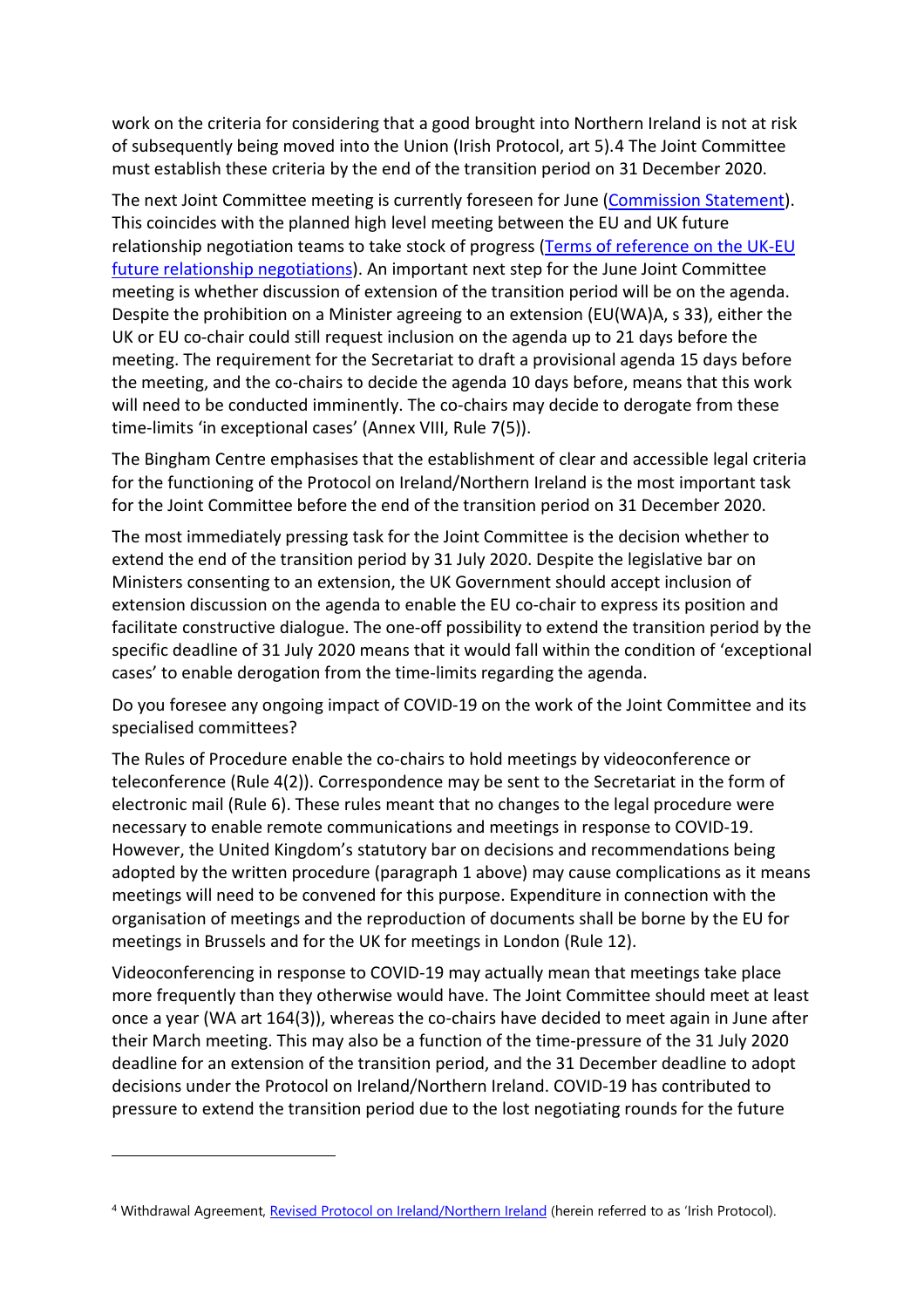relationship. This may impact the discussions in the Joint Committee on an extension, if this is included on the agenda for the next meeting.

We believe that this division of expenditure responsibilities may be more difficult to ascertain when meetings take place by videoconference. Therefore, it may be efficacious that the co-chairs still designate video meetings as either 'Brussels' or 'London' meetings for the purposes of expenditure.

The Bingham Centre recognises that videoconferencing may facilitate the adoption of decisions under the Protocol before the end of the transition period in light of the UK statutory bar on the written procedure. The parties may wish to continue this practice in such circumstances even beyond the present COVID-19 emergency.

How much transparency are we likely to see with regards to the work of the Joint Committee and specialised committees?

The Rules of Procedure determine that 'unless otherwise decided by the co-chairs, the meetings of the Joint Committee shall be confidential' (Rule 10(1)). Information submitted that is considered confidential or protected from disclosure must also be treated as confidential by the other party (Rule 10(2). The co-chairs have the discretion whether to make the provisional agenda public before the beginning of the meeting (Rule 7(3). They have a similar discretion over whether to make a summary of the minutes of the meeting public (Rule 8(5)). Furthermore, the EU and the UK may each decide individually whether to publish the decisions and recommendations adopted by the Joint Committee in their respective official publication journals (Rule 10(3)). The Rules of Procedure do not impose any obligations for the parties regarding transparency.

The European Commission published the [agenda for the first meeting](https://ec.europa.eu/info/sites/info/files/2020-03-30_agenda_jc_final.pdf) of the Joint Committee. However, it seems that the co-chairs did not decide to publish the summary of the minutes; instead, the parties decide to publish the separate press releases (paragraph 6 above). Ahead of the meeting, the United Kingdom co-chair also provided a written [statement to the House of Commons](https://www.parliament.uk/business/publications/written-questions-answers-statements/written-statement/Commons/2020-03-25/HCWS190/) on 25 March 2020 outlining the agenda and UK delegation.

The Bingham Centre emphasises that the option whether to publish decisions and recommendations is problematic from a Rule of Law Perspective. The Joint Committee has not yet taken any legally binding decisions but it will need to before the end of the transition period. These decisions and recommendations will include legal acts that will be binding upon and within the UK and the EU with the same force as the Withdrawal Agreement. Specifically, in relation to the Protocol on Ireland/Northern Ireland the decisions will establish criteria that individuals and businesses must follow when moving goods. The clarity and accessibility of the law are benchmarks of the Rule of Law. We would strongly recommend that the UK Governments makes the publication of all decisions and recommendations a default practice.

Also, the functioning of the Joint Committee is opaque. Information regarding the Specialised Committees has not been published online. The Bingham Centre recommends that the UK Government advocates the publication of the summary of the minutes of meetings. The co-chairs also may decide meetings are held in public. These actions would ensure greater transparency of the discussions within the Joint Committee and would assist parliamentary scrutiny.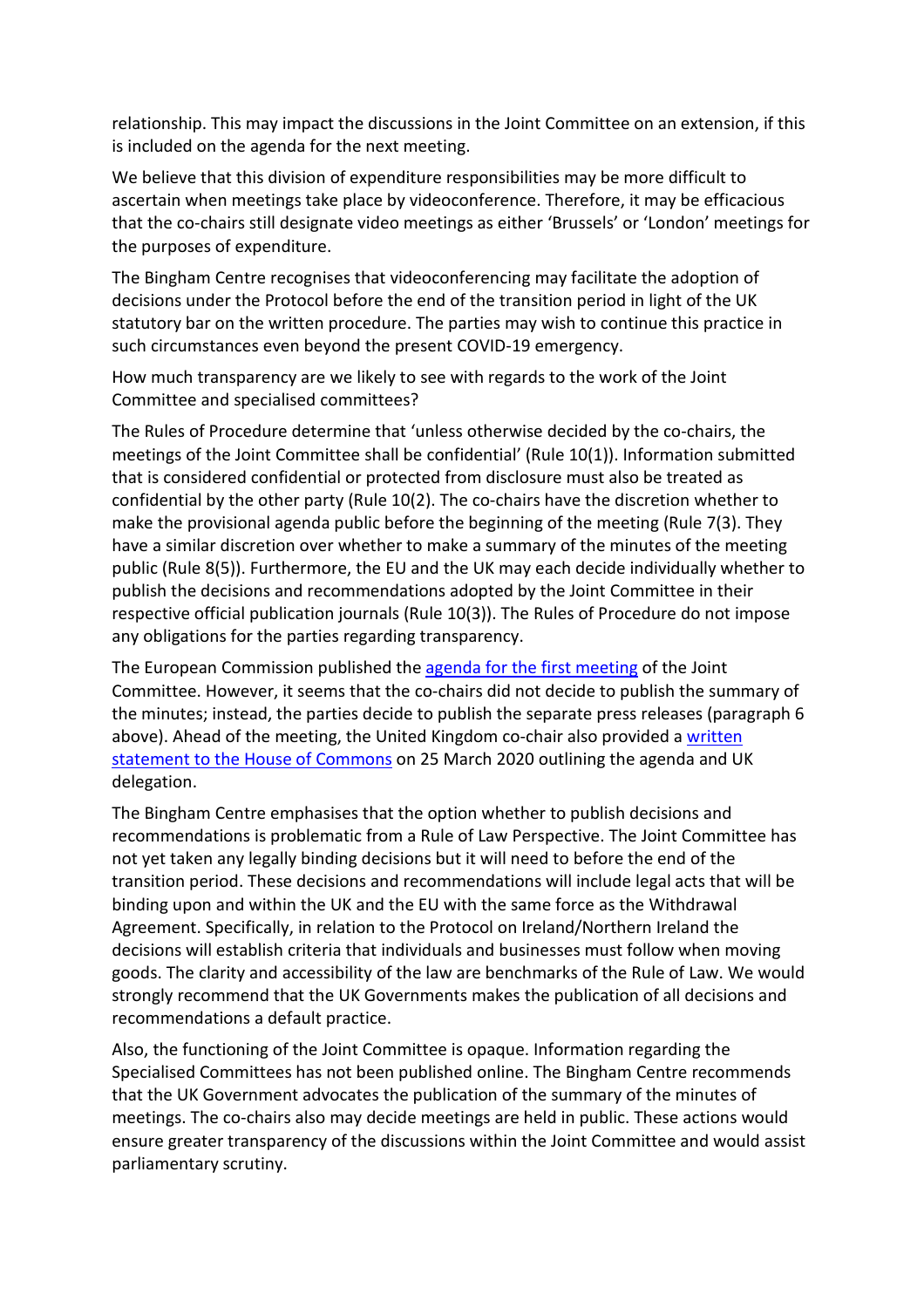How might Parliament and this Committee scrutinise both the Government's decisions on the Joint Committee and specialised committees?

The only statutory base for scrutiny of activity within the Joint Committee requires a Minister each year to lay before each House of Parliament a report setting out the number of times that the Joint Committee has received notice to commence consultations to resolve a dispute (EU(WA)A s 30(5)). A rejected [amendment proposed by Joanna Cherry QC MP](https://hansard.parliament.uk/Commons/2020-01-08/debates/4E741301-D874-401D-BC87-F023AAB86B49/EuropeanUnion(WithdrawalAgreement)Bill?highlight=joint%20committee#contribution-AB63F061-88E3-4FFD-863C-FF14FEA140E0) would have required the UK's co-chair to be approved by Parliament, the co-chair would have to always have requested for Joint Committee meetings to be held in public where possible, decisions would need to have been published, and a Minister would need to have made an oral statement to the House of Commons ahead of each meeting. The Government response in the Commons was that it believed that the clause should not be pressed because of the obligation that all decisions must be made by a Minister in person (EU(WA)A s 35) and that Minister will be accountable to Parliament. This ad hoc political scrutiny has commenced with the appearances of Rt Hon Michael Gove MP before th[e Committee on](https://committees.parliament.uk/oralevidence/313/html/)  [the Future Relationship](https://committees.parliament.uk/oralevidence/313/html/) on 27 April 2020 and the [House of Lords EU Select Committee](https://committees.parliament.uk/oralevidence/344/html/) on 5 May 2020.

As argued in the Bingham Centre report ['The European Union \(Withdrawal Agreement\)](https://binghamcentre.biicl.org/documents/71_the_european_union_withdrawal_agreement_bill_and_the_rule_of_law.pdf) Bill [and the Rule of Law'](https://binghamcentre.biicl.org/documents/71_the_european_union_withdrawal_agreement_bill_and_the_rule_of_law.pdf) the Bingham Centre believes that 'This ministerial oversight is positive but parliamentarians may wish to consider whether in the absence of a scrutiny reserve, or a similar mechanism to provide ex ante supervision, there will be effective facilitation of parliamentary oversight' (para 34).

The timelines from the Joint Committee Rules of Procedure may provide a means to structure the Committees' scrutiny. If a meeting date is known in advance, Select Committee could ask for oral evidence from the co-chair before the 21-day limit to request the inclusion of items on the agenda. The specific date of 1 May for the annual report on the Joint Committee also provides Parliament with a useful planning milestone. The Select Committees could schedule oral evidence sessions immediately after this date to scrutinise the Government's work in the Joint Committee over the period. It may also be produce to schedule the Ministerial reports on disputes (see para 19 above) for May in order to enable parliamentarians to scrutinise Ministers in each House on the contents of the annual report. Finally, if 'experts or other persons' are called 'to provide information on a particular subject'' to the Joint Committee (Rule 3), the Select Committee may also wish to summon the individuals to provide evidence on the subject.

How will the European Parliament be scrutinising the work of the Joint Committee and its specialised committees?

The European Parliament will be 'put in a position to exercise fully its institutional prerogatives…in accordance with the Treaties' (WA Council Decision, art 2(3)). The Council receives all information and documents relating to meetings of the Joint Committee and the Specialised Committees, and receives draft minutes (WA Council Decision, art 2(2)). It is unclear whether the above wording means that the European Parliament has similar privileged access to this information. The Commission shall report annually to the European Parliament and the Council on the implementation and application of the Withdrawal Agreement during the first five years of its operation (WA Council Decision art 2(4)).

Where the Joint Committee is called upon to adopt acts having legal effects, the positions to be taken on the Union's behalf must be established in accordance with [Article 218\(9\) TFEU.](https://eur-lex.europa.eu/legal-content/EN/TXT/?uri=CELEX%3A12008E218) (WA Council Decision, preamble, para 5). The Council adopts a decision establishing this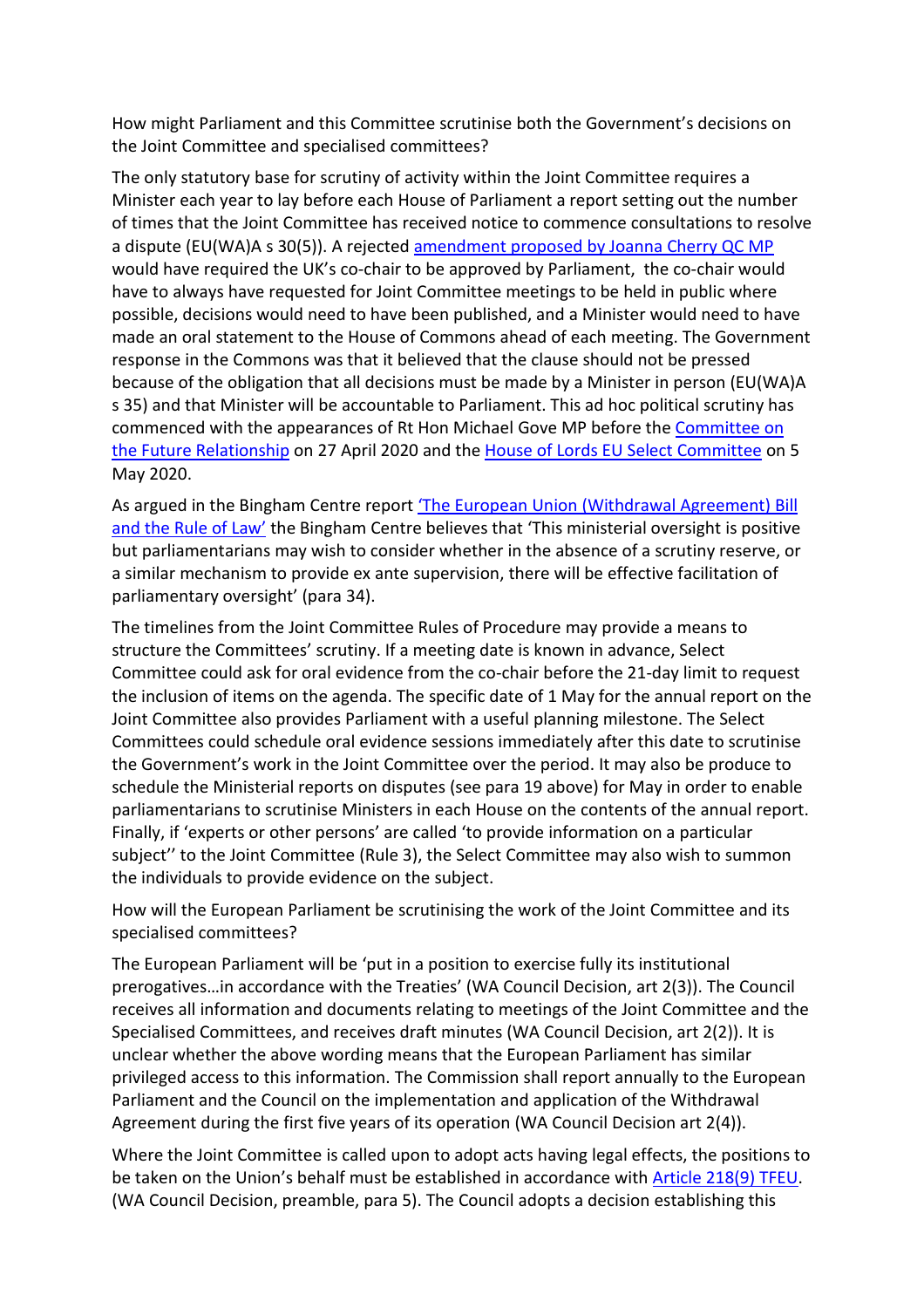position. The European Parliament must be 'immediately and fully informed, as provided for in Article 218(10) TFEU, on the basis of practical modalities of cooperation allowing it to exercise fully its prerogatives in accordance with the Treaties' (WA Council Decision, preamble, para 10).

The reference to the 'institutional prerogatives' of the European Parliament suggests that the usual mechanisms for scrutiny of the Commission will apply to the Joint Committee. This includes a 'Question Hour' for Members of the Commission before the European Parliament (EP-COM Agreement, para 46).[5](#page-6-0) The EU co-chair of the Joint Committee is the Vice-President for Interinstitutional Relations and Foresight. He should have a particular interest in ensuring that the scrutiny mechanisms for the European Parliament function.

Multiple Committees of the European Parliament are issuing reports on the recommendations on the EU-UK future relationship negotiations. The draft opinions of the [Committee on Civil Liberties, Justice and Home Affairs \(LIBE\)](https://www.europarl.europa.eu/doceo/document/LIBE-PA-650591_EN.pdf) and the [Committee on](https://www.europarl.europa.eu/doceo/document/AFCO-PA-648463_EN.pdf)  [Constitutional Affairs \(AFCO\)](https://www.europarl.europa.eu/doceo/document/AFCO-PA-648463_EN.pdf) request that the European Parliament is fully informed of all the discussions held and decisions taken by the Joint Committee. The AFCO draft opinion recalls 'the commitment made by the President of the European Commission to Parliament's plenary on 16 April 2019 that the Commission will closely involve Parliament and take utmost account of Parliament's views in the work of the Joint Committee, and nothing can be decided without taking full account of Parliament's position.'

Despite the more rigorous legal procedure for scrutiny by the European Parliament, the EU co-chair did not provide oral or written statements before or after the first meeting in contrast to the UK co-chair's statements to Parliament. Informal dialogue may be occurring between the Commission's UK Task Force and the European Parliament's UK Coordination Group chaired by David McAllister. The legal framework allows senior figures in the European Parliament to request the forwarding of confidential information, and the Commission may forward this information on its own initiative (EP-COM Agreement, Annex  $II$ ).

The Bingham Centre emphasises that the EU legal framework implies that the European Parliament will be informed of the EU position in the Joint Committee before the adoption of decisions and recommendations by the Joint Committee. We would like to warn the Committee that there is no such legal mechanism to ensure advance notice for the UK Parliament over possible decisions and recommendations. In contrast to the ex ante scrutiny in the European Parliament, scrutiny in the UK Parliament has only occurred ex post. We would encourage the Select Committee to extend scrutiny to before meetings as much as possible.

Were such an arrangement to be agreed, how might joint scrutiny of the Joint Committee and its specialised committees by the UK and European Parliament work?

The European Commission's [draft text of the Agreement on the New Partnership with the](https://ec.europa.eu/info/sites/info/files/200318-draft-agreement-gen.pdf)  [United Kingdom](https://ec.europa.eu/info/sites/info/files/200318-draft-agreement-gen.pdf) makes provision for a Parliamentary Partnership Assembly. However, its remit would relate to the 'Partnership Council' established for the future relationship agreement, rather than the Joint Committee which is a creature of the Withdrawal Agreement. If the Parliamentary Partnership Assembly were established, it may be possible

<span id="page-6-0"></span><sup>5</sup> [Framework Agreement on relations between the European Parliament and the European Commission](https://eur-lex.europa.eu/legal-content/EN/TXT/?uri=celex:32010Q1120(01)) [2010] OJ L 304/47 (herein referring to as 'EP-COM Agreement').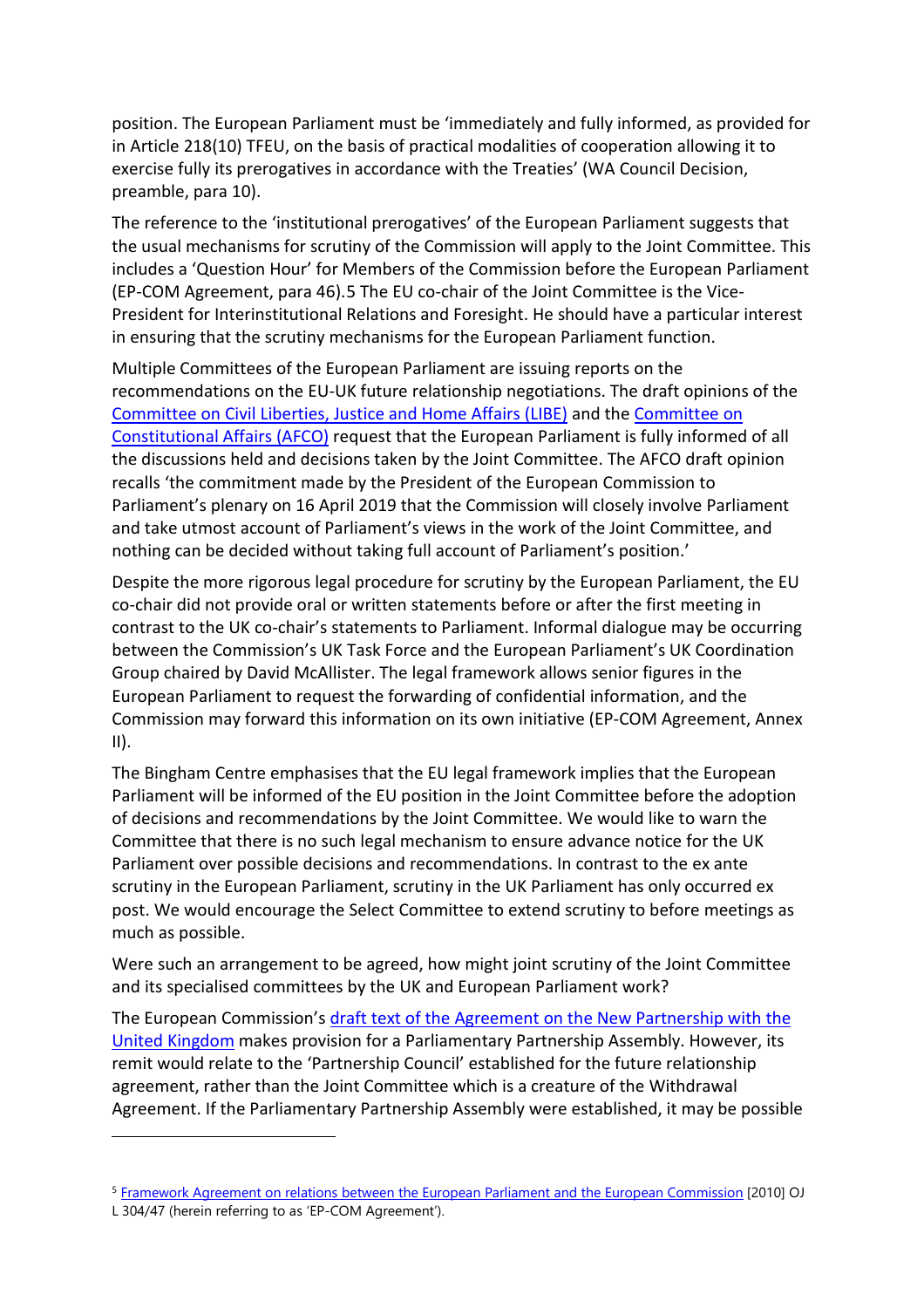to include scrutiny of the Withdrawal Agreement Joint Committee within its scope. The UK Parliament and the European Parliament, or the relevant Committees, could establish a new institutional framework for joint scrutiny but this could take too much time to be effective.

The Bingham Centre suggests that there are three other options for joint scrutiny:

i. The pre-existing institutional framework of th[e Conference of Parliamentary](https://www.europarl.europa.eu/relnatparl/en/high-level-conferences/cosac.html) [Committees for Union Affairs \(COSAC\)](https://www.europarl.europa.eu/relnatparl/en/high-level-conferences/cosac.html) could be used. There is some precedent for non-Member State participation as the nationals parliaments of the EU candidate countries are invited to participate with three observers each. This seems an unwieldy means to conduct joint scrutiny, however, as plenary meetings take place only twice a year.

ii. A further option could be for members of the UK and European Parliaments to develop an informal framework of joint scrutiny. This could be conducted through bilateral exchanges between relevant European Parliament officials and the civil service representatives of the UK Parliament who are still based in Brussels.

iii. A further means to facilitate joint scrutiny could be through UK and European Parliamentarians providing evidence to each other's committees. This could enable a bilateral exchange of the major concerns driving the UK and European Parliament in their scrutiny to identify synergies, in addition to enabling a bilateral exchange of best practices.

What lessons might be drawn from how the EU-Switzerland Joint Committee works, particularly as regards its effectiveness at managing the relationship, transparency and parliamentary scrutiny?

The European Commission's [trade policy webpage on Switzerland](https://ec.europa.eu/trade/policy/countries-and-regions/countries/switzerland/index_en.htm) states that the EU-Switzerland Free Trade Agreement Joint Committee meets regularly to discuss issues and best practices when applying the agreement. The Joint Committee is responsible for the administration and implementation of the Agreement (EU-Swiss FTA, art 29).[6](#page-7-0) The webpage includes links to the Agenda and Reports from the 65th and 66th meetings on 13 November 2018 and 21 November 2019. This suggests a similar procedure to the Joint Committee whereby meetings take place at a minimum once a year with the publication of an agenda and a summary of the meetings. There are [23 distinct Joint Committees](https://www.eda.admin.ch/dam/dea/fr/documents/publikationen_dea/cm-liste_fr.pdf) managing the different areas of EU-Swiss co-operation.

Despite the fact that the EU-Switzerland Free Trade Agreement Joint Committee has been established since 1972, concerns have been raised over the transparency of the various Joint Committees by Swiss parliamentarians. On 21 March 2019 Thomas Aeschi submitted a [question](https://www.parlament.ch/en/ratsbetrieb/suche-curia-vista/geschaeft?AffairId=20193212) requesting that the Swiss Federal Council shed light on the joint Swiss-EU committees and to provide the name and domicile of the officials who were members of the committees. In particular, he raised concerns over the capacity for the Joint Committee decisions to override judgments of the Swiss Federal Supreme Court. The Swiss Federal Council provided a comprehensive answer to the query.

The Bingham Centre suggests that the Swiss experiences shows how transparency deficits may be perceived even after decades of operation of a Joint Committee. To prevent such concerns, the UK Government should facilitate a culture of parliamentary involvement in the operation of the Joint Committee before it starts making decisions. The UK Government

<span id="page-7-0"></span><sup>6</sup> [Agreement between the European Economic Community and the Swiss Confederation](https://eur-lex.europa.eu/legal-content/EN/TXT/?uri=CELEX%3A21972A0722%2803%29) [1972] OJ L 300/189 (herein 'EU-Swiss FTA').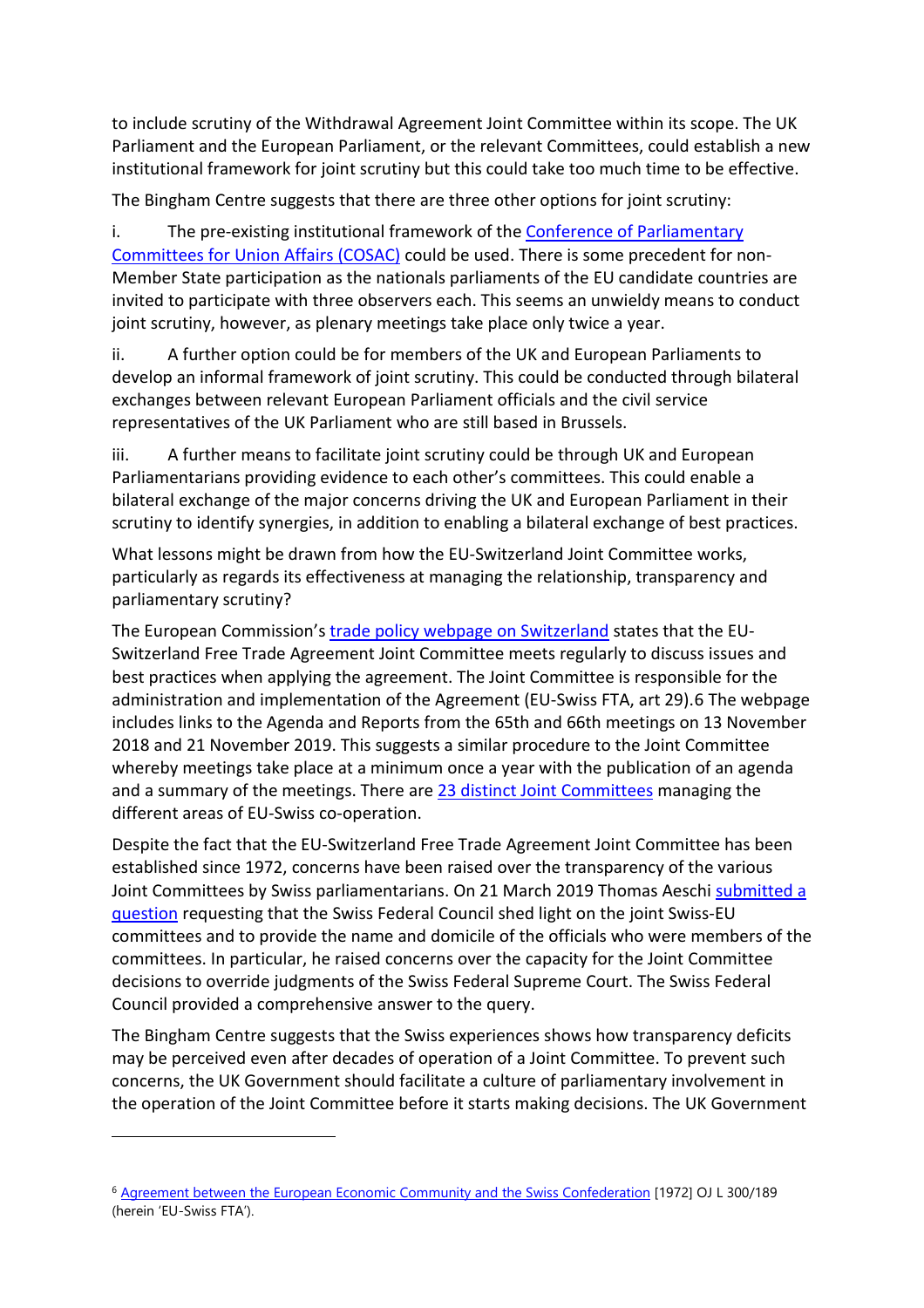should also follow the example of the responsiveness of the Swiss Federal Council to parliamentary queries.

How will the operation of the Joint Committee and its specialised committees interact with Future Relationship negotiations?

The Commission statement after the 30 March 2020 meeting stated that 'a new partnership can only be built on the faithful and effective implementation of the withdrawal agreement'. The draft future relationship agreement published by the European Commission envisages a 'Partnership Council'. This would be a separate body that plays an analogous role to the Withdrawal Agreement Joint Committee. Furthermore, progress on the future relationship negotiations has a direct impact on the work that will need to be carried out in the Specialised Committees. For example, the agreement on tariffs in the future agreement could impact how the rules are established for checks between Great Britain and Northern Ireland.

It should be emphasised that the legal base for the Joint Committee is the Withdrawal Agreement and is separate from the future relationship negotiations. The 'Partnership Council' for the future relationship and the Joint Committee will be separate bodies that will both be operational at the same time. No indication has been provided that the Partnership Council will subsume the Joint Committee.

Despite the separate legal bases, there are clear functional connections between the Joint Committee and its Specialised Committees and the future relationship negotiations. It is important, however, that the distinct purposes of the Joint Committee and the future relationship negotiations are not conflated in parliamentary scrutiny, especially as Rt Hon Michael Gove MP has provided evidence on both topics during Select Committee hearings. Parliamentarians must also focus on the Government's position on the implementation of the Withdrawal Agreement, including issues such as the residence rights of UK citizens in EU Member States under the Withdrawal Agreement which may not be addressed in the future relationship negotiations.

Do you foresee any potential disagreements arising in the Gibraltar, Cyprus and Citizens' Rights specialised committees? If so, what are they key issues and how challenging might they be to reconcile?

The implementation of citizens' rights has been raised as a concern both within the United Kingdom and within the EU Member States. At the first Joint Committee meeting, the EU cochair welcomed the UK commitment to ensuring EU citizens can register as lawful residents, and stated that the Commission will continue to make sure UK nationals in the EU are able to exercise rights under the Withdrawal Agreement. The LIBE Committee report (see paragraph 25 above) calls upon the Joint Committee and the Commission to monitor relevant developments on issues with the EU settlement scheme in the United Kingdom. The UK co-chair Rt Hon Michael Gove MP has written [a letter](https://assets.publishing.service.gov.uk/government/uploads/system/uploads/attachment_data/file/885252/200514_Letter_from_Rt_Hon_Michael_Gove_MP_to_VP_Sefcovic.pdf) to the EU co-chair on 14 May 2020 expressing concerns over the schemes to safeguard the rights of UK nationals in EU Member States. The sensitivities around citizens' rights may be exacerbated by the Commission infringement action instituted against the United Kingdom issues on 14 May 2020 for failure to comply with the Free Movement Directive 2004/38/EC, freedom of movement of workers and freedom of establishment.

Spain and Cyprus did not raise concerns over the Protocols on Gibraltar and the Sovereign Base Areas in Cyprus sufficient to jeopardise the ratification of the Withdrawal Agreement.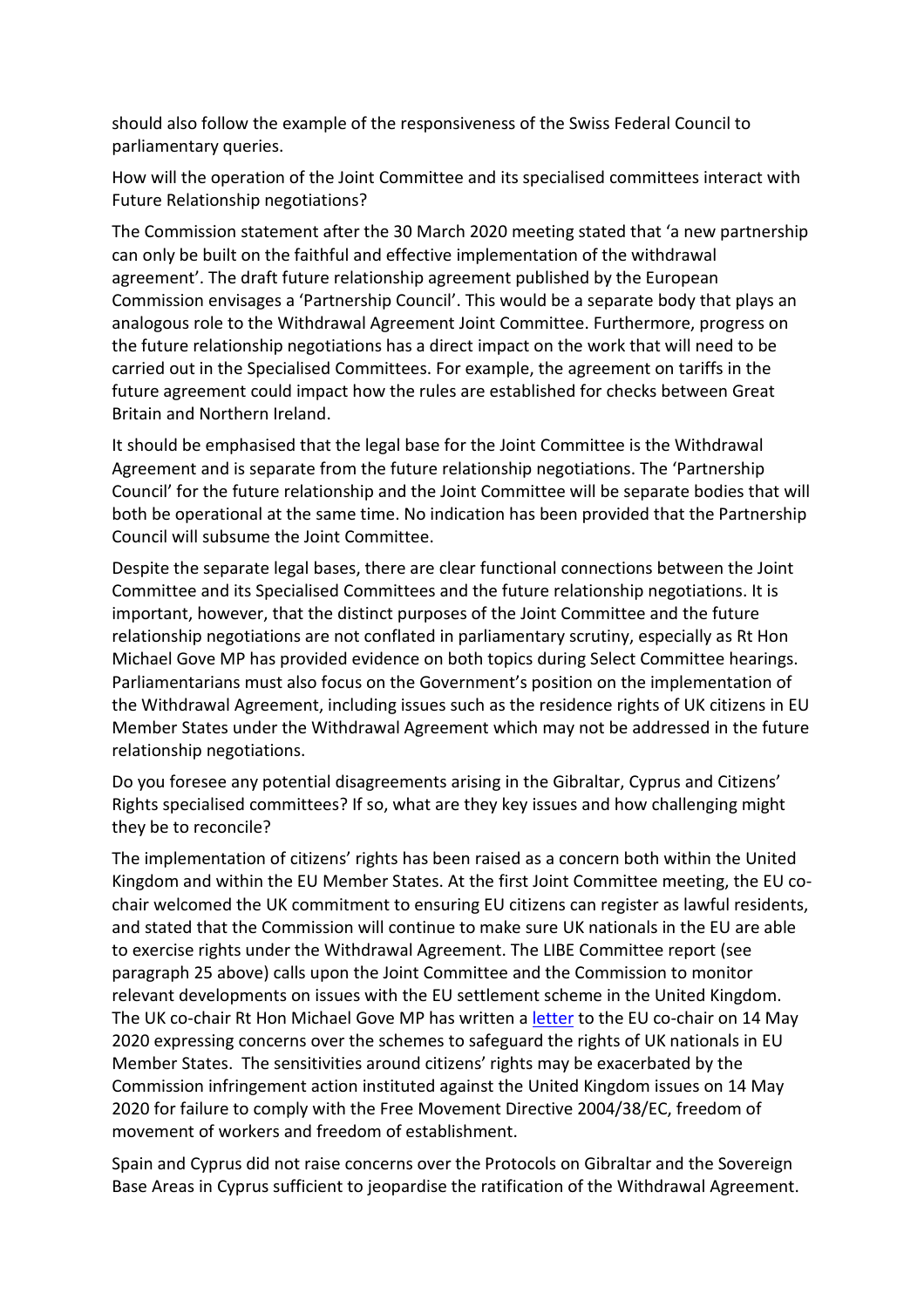This could mean that there are not concerns that could lead to disagreement, or alternatively it could mean that there is disagreement and that this will be displaced to the specialised committees. The specific authorisation for Spain and Gibraltar to send Member State representatives to these specialised committees could increase the possible sources of contestation (see paragraph 7 above). The coordinating committee between Spain and the United Kingdom established to monitor matters relating to employment and labour conditions under the Protocol on Gibraltar provides a further institutional forum to resolve disagreement. Article 8 of the Protocol relating to the Sovereign Base Areas enables the UK and Cyprus to make further arrangements concerning the implementation of the Protocol. Council to authorise Ireland, Cyprus or Spain to negotiate bilateral agreements with the United Kingdom in areas of exclusive competence of the Union if the agreement in question is necessary for the functioning of the Protocols (WA Council Decision, art 4). This recourse to international law could provide a means to resolve challenges that arise, especially as the Protocols on Gibraltar and the Sovereign Bases in Cyprus are only operable until the end of the transition period.

The Bingham Centre welcomes the publication of the UK Government's position on potential disagreements in the Specialised Committees. The UK Government should continue to provide foresight to Parliament over potential conflicts to enable ex ante scrutiny to complement the ex post scrutiny of the annual Ministerial reports on disagreement resolution in the Joint Committee. The Government should also inform Parliament if it believes international agreements with Ireland, Cyprus or Spain will be necessary

*May 2020*